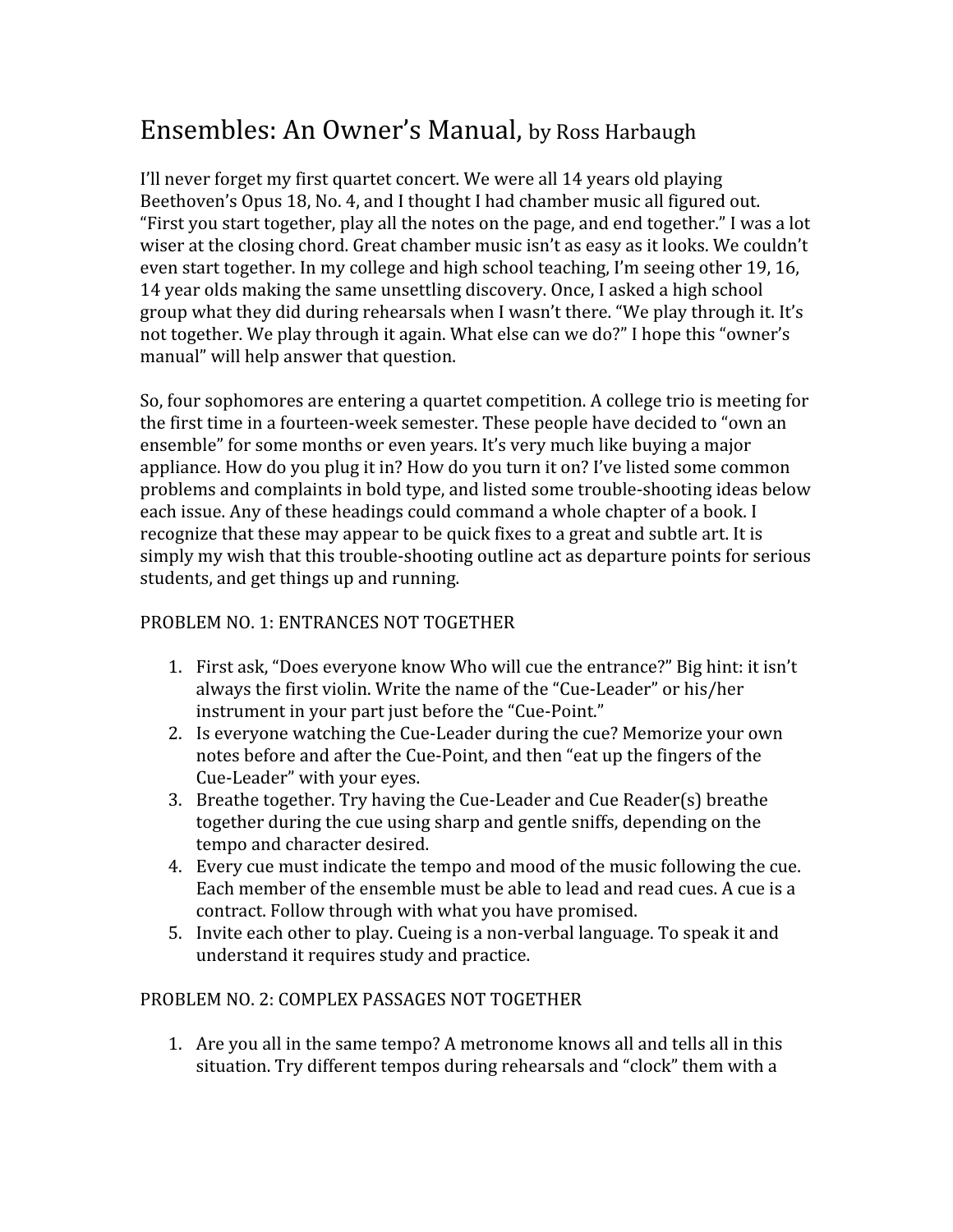metronome. Choose a target tempo and practice it individually at home…with the metronome. This procedure saves hours of rehearsal time.

- 2. Try everyone singing the passage, instruments down. Singing is a vital part of the interpretive process. In complex passages, singing removes instrumental problems and allows everyone to concentrate on the pure ensemble problem. Just sing rhythms. Don't worry about pitches unless you're working out the phrasing of a line.
- 3. Play passages hitting only the beginning of notes without sustaining any pitches. This pointalistic approach clarifies composite rhythms and instrumental parings in complex passages.
- 4. Reduce the tempo of the passage by percentages, ie. "Let's try this passage at 75% of concert tempo." This procedure is useful with of without a metronome.
- 5. Use dramatic singing using the "ands" of beats. "One and, Two and, Three and, Four and. Bring out only the strong or weak beats on which your part changes rhythmically or melodically. It's often quite illuminating how many important changes occur on the "ands."

### PROBLEM NO 3: OUT OF TUNE

- 1. Are all the instruments tuned to the same 'A?' It's a good idea to check tuning often during rehearsal. Choose one person to take an "A: from a tuning fork, iPhone tuner, Dr. Beat, or piano, and then give it to everyone else. Tune one at a time. In the Bergonzi Quartet, the cellist gives out the "A." My strings tend not to slip, and we've found that the higher strings have an easier time tuning to the lowest. Viola and cello should match C-strings as part of this tuning process.
- 2. Understand your instrument's role in a chord. For example, are you the root, third, fifth, or octave? Score-study is helpful in this process of self-discovery.
- 3. If a chord is out of tune, begin work by making the 4ths, 5ths, octaves and unisons ringingly in tune. Set these perfect intervals first without 3rds and 7ths. When you add 3rds and 7ths, make sure the 3rds and 7ths in a major chord are not too high. Make sure the  $3^{rd}$  in a minor chord is not too low. What sounds low or high when playing by yourself may bring the problem chord into perfect focus. Let your ears decide, not a system.
- 4. The Bergonzi String Quartet uses "Expressive" intonation in unison passages and unaccompanied cadenzas. We use "Just" intonation (tempered, chordal intonation) in almost all other situations. Intonation is a complex issue and will be addressed in another article.
- 5. When tuning a passage, play in a predetermined tempo, no matter how slow. If one chord is giving trouble in a passage, play up to that point in tempo and hold that chord. Try not to "squidge" the chord into focus after hitting it. Hold it, analyze it, then adjust it one person at a time. This method clarifies which note needs adjusting. Keep this process as objective as possible. Don't blame. Simply adjust.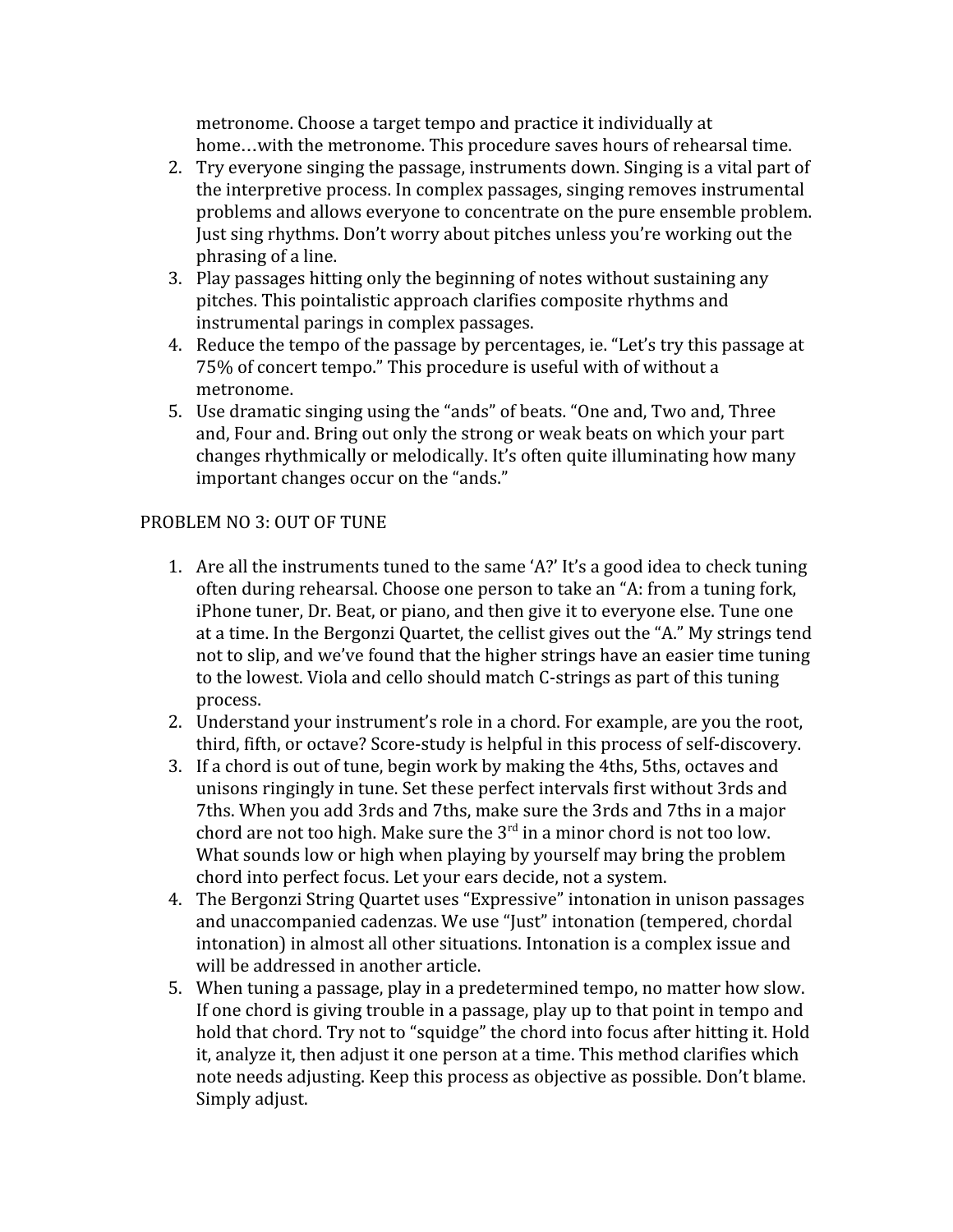### PROBLEM NO. 4: GROUP SOUNDS WIMPY

- 1. Check for appropriate bow placement (contact point), direction, and distribution for each dynamic. Ensemble-playing requires the same kind of focused instrumental playing that one uses in the best solo playing.
- 2. Try arm weight, released hands and fingers, trunk rotation, foot with floor connection, "carving into the bridge," flatter hair, "low and slow" bow connection for bigger sound production.
- 3. Try fast bow speed for singing "pp." Try intense "ff" vibrato with "pp" bow connection for a breathy, highly emotional sound. A mysterious or "white" pianissimo with no vibrato still requires free bow speed to carry in a hall. Low strings on the cello may require slower bow speed, closer to the bridge in "p" to match the violins.
- 4. Everyone in the ensemble should study and perform concertos, sonatas, and other solo repertoire to be the best and most complete instrumentalists possible. This kind of solo thinking will give each player the technical command and flexibility to tackle chamber music.
- 5. Play to the back of the hall. Project the music as an actor projects his/her character in a play.

## PROBLEM NO. 5: EVERYONE TOO LOUD ALL THE TIME

- 1. Does everyone know which voice is most important in a given passage? Study the score, and decide on a "Voice Hierarchy." Pianists face this problem all the time, voicing chords and passages so that the important lines are clearly heard. Don't fall into the trap of thinking the first violin is always the most important voice.
- 2. Less important voices can use a "transparent ff" (less bow weight, more bow speed) and "look ff" as they play. Don't play blindly "all out" when you see "ff"" in your part. This marking is not a "license to kill."
- 3. Try delaying crescendos, and exaggerating diminuendos.
- 4. Listen to all the parts of the ensemble while playing your own. One of the greatest challenges of chamber music is to not only know your own part, and play it perfectly, but know all the parts and hear them as you fit into the whole. This kind of listening automatically helps the balance.
- 5. Great chamber music performance is like great stage acting. The audience needs to hear the words and the cast needs to clarify the script through enunciation and body language. If you make the other members of the ensemble look good, you look good.

## PROBLEM NO. 7: OUT OF IDEAS

1. Study the score, and try to get into the mind of the composer. Read his/her biography, the composer's Groves article or Wikipedia entry, or a collection